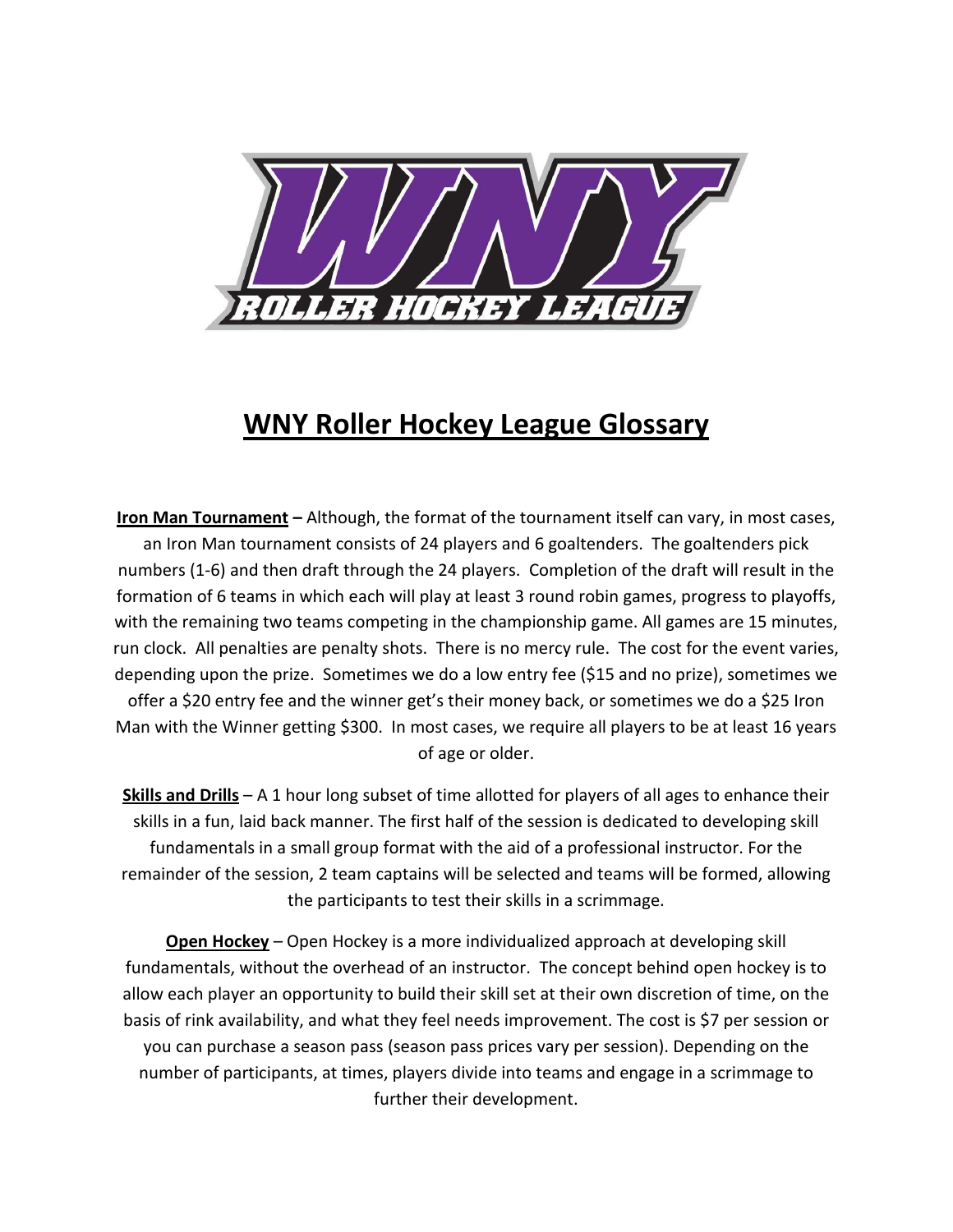**Adult Leagues** – We have many different Adult Leagues and Divisions, with individual or team registration available. Our beginner level, those with little or no inline hockey experience, is the Iron Division, while the Copper Division is for those who have at least one year of consistent inline play. All individual registrations will be placed in the Copper Division. The Bronze Division is considered our intermediate division encompassing a wide variety of talent in a moderately competitive setting. Our Silver Division is our superior division, for those with seasoned skills looking for an ultimate competitive experience. Finally, our Gold Division is for the elite level player seeking intense competition. Most divisions offer multiple nights to play on; please review our "document" section for registration information. All games are 3, 15 minute periods (run clock) with each team getting one time out. If the game is within 2 goals in the last 2 minutes, we switch to stop clock. If the game ends in a tie, we proceed directly to a 3 man shoot-out. All games are entered into a live, web based stat system easily access on our website for individual tracking of game play. At the end of each session, the  $1<sup>st</sup>$  and  $2<sup>nd</sup>$  place teams will be awarded prizes, with individual award recognitions handed out throughout the duration of the session.

**Youth Leagues** – One of the most focused portions of our organization is our Youth Leagues. We offer divisions from 8u, 10u, 12u, 14u, 16u, with individual and team registration available. All Youth players receive a complimentary jersey as part of their registration fee. Every youth team is required to have a coach; individual teams will be assigned a coach if needed. Please review our "document" section for registration information. All games are 3, 15 minute periods (run clock) with each team getting one time out. If the game is within 2 goals in the last 2 minutes, we switch to stop clock. If the game ends in a tie, we proceed directly to a 3 man shoot-out. All games are entered into a live, web based stat system easily access on our website for individual tracking of game play. At the end of each session, the  $1<sup>st</sup>$  and  $2<sup>nd</sup>$  place teams will be awarded prizes, with individual award recognitions handed out throughout the duration of the session.

 **Travel Teams** – The Buffalo Wings Travel teams compete across the country in various Narch and Torhs Regional tournaments, which in many circumstances qualify team for the National Championships. Revision Hockey is the Buffalo Wings major sponsor and all players are entitled to discounted wheels, bearings, sticks, skates, jerseys, and pants. Most tournaments are within driving distance, with some requiring hotel stays.

**Learn to Play Program** – The WNY Hockey League's Learn to Play program was officially launched in the summer of 2009. With tremendous help and efforts from Gina and Wendell Smith, the program has seen tremendous growth and popularity. We accept kids aged 3 - 16 year olds in this program. The program is FREE and only requires you to obtain WNY Roller